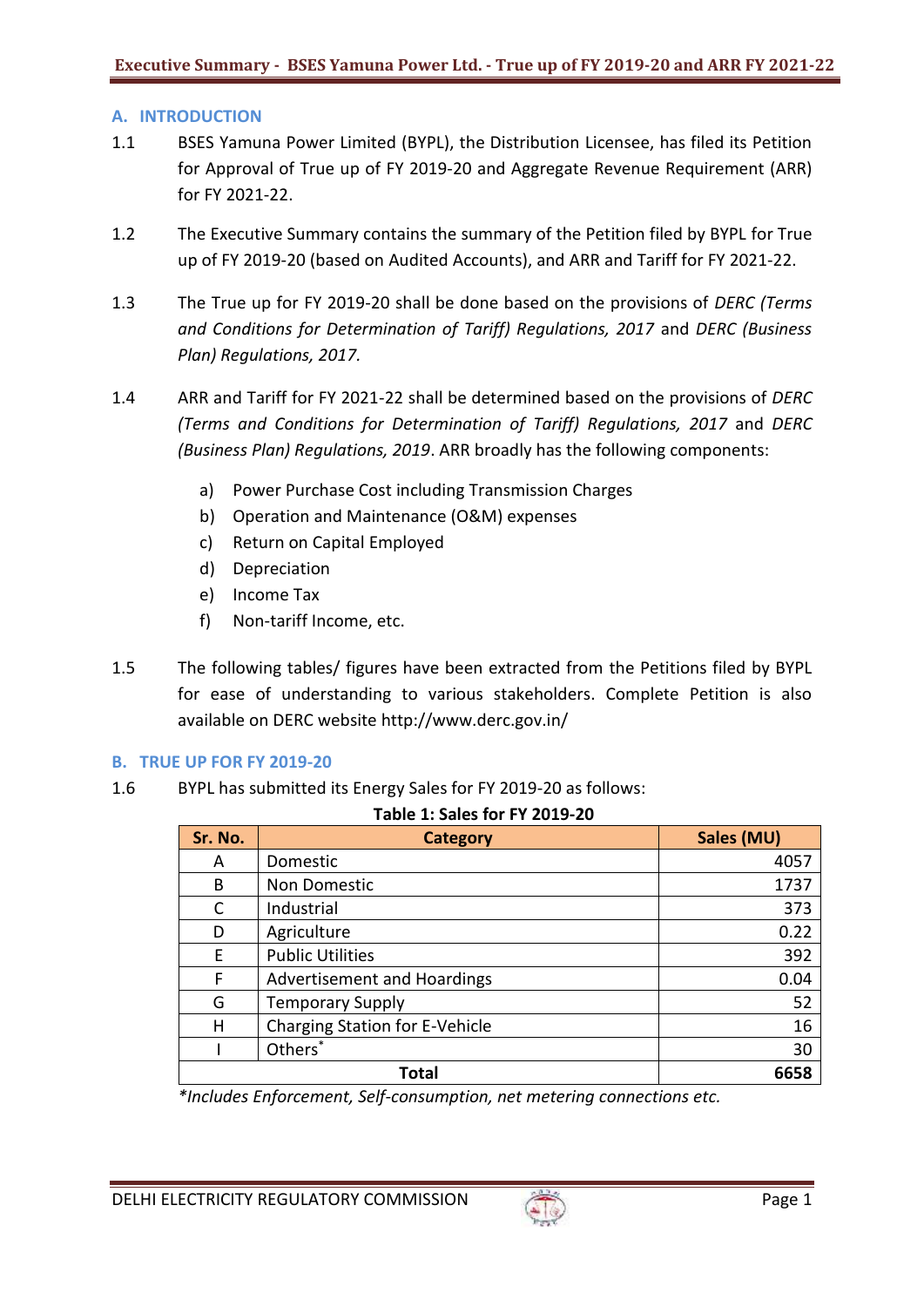- 1.7 BYPL has requested the Commission to approve the actual sales as 6658 MU and amount collected as Rs. 4818 Cr. (excluding 8% Surcharge, 3.80% Pension Surcharge, LPSC, Electricity Tax and Net Metering).
- 1.8 BYPL has submitted the actual AT&C loss of 8.65% and Distribution Loss of 7.30% for FY 2019-20. BYPL has claimed the following incentive with respect to actual Distribution Loss and Collection Efficiency achieved during FY 2019-20:

| Table 2: Financial Impact of overachievement in Distribution Loss Target for FY 2019-20 |                                                                                                    |            |            |  |
|-----------------------------------------------------------------------------------------|----------------------------------------------------------------------------------------------------|------------|------------|--|
| Sr. No.                                                                                 | <b>Particulars</b>                                                                                 | <b>UOM</b> | FY 2019-20 |  |
| A                                                                                       | Energy Purchased at BYPL periphery                                                                 | MU         | 7178.63    |  |
| B                                                                                       | Distribution Loss target for Previous Year i.e. FY<br>2018-19                                      | %          | 11.69%     |  |
| C                                                                                       | Distribution Loss target for Current Year i.e. FY<br>2019-20                                       | %          | 10.50%     |  |
| D                                                                                       | Loss target - 50%* (Previous Year Target - Current<br>Year Target)                                 | %          | 9.91%      |  |
| E.                                                                                      | Actual Distribution Loss for FY 2019-20                                                            | %          | 7.30%      |  |
| F.                                                                                      | Average Power Purchase cost for FY 2019-20                                                         | Rs./Kwh    | 5.13       |  |
| G                                                                                       | of<br>Financial<br>Impact<br>Total<br>on<br>account<br>overachievement of Distribution Loss Target | Rs. Cr.    | 117.82     |  |
| H                                                                                       | Impact of Financial benefit to be retained by<br><b>BYPL</b>                                       | Rs. Cr.    | 71.24      |  |
|                                                                                         | Impact of Financial benefit to be passed on to<br>the consumer                                     | Rs. Cr.    | 46.58      |  |

#### **Table 3: Financial Impact of Overachievement of Collection efficiency Target for FY 2019-20**

| Sr. No.      | <b>Particulars</b>                                                                                                        | <b>UoM</b> | FY 2019-20 |
|--------------|---------------------------------------------------------------------------------------------------------------------------|------------|------------|
| A            | <b>Amount Billed</b>                                                                                                      | Rs. Cr.    | 4,888.89   |
| B            | <b>Amount Collected</b>                                                                                                   | Rs. Cr.    | 4,817.81   |
| $\mathsf{C}$ | <b>Actual Collection Efficiency</b>                                                                                       | %          | 98.55%     |
| D            | Collection efficiency Prayed to be considered<br>(impact of Force Majeure event)                                          | %          | 100.47%    |
| E            | <b>Collection Efficiency Target</b>                                                                                       | %          | 99.50%     |
| F            | Financial<br>(Incentive)<br>Impact<br>Total<br><b>on</b><br>account of overachievement of Collection<br>efficiency Target | Rs. Cr.    | 47.42      |
| G            | <b>Incentive Petitioner Share</b>                                                                                         | Rs. Cr.    | 35.20      |
| н            | <b>Incentive Consumers Share</b>                                                                                          | Rs. Cr.    | 12.22      |

#### **Table 4: AT&C Losses for FY 2019-20 (%)**

| Sr. No. | <b>Particulars</b>           | <b>Actual</b><br>performance |
|---------|------------------------------|------------------------------|
| А       | <b>Distribution Losses</b>   | 7.30%                        |
| B       | <b>Collection Efficiency</b> | 98.55%                       |
|         | AT&C Loss level              | 8.65%                        |

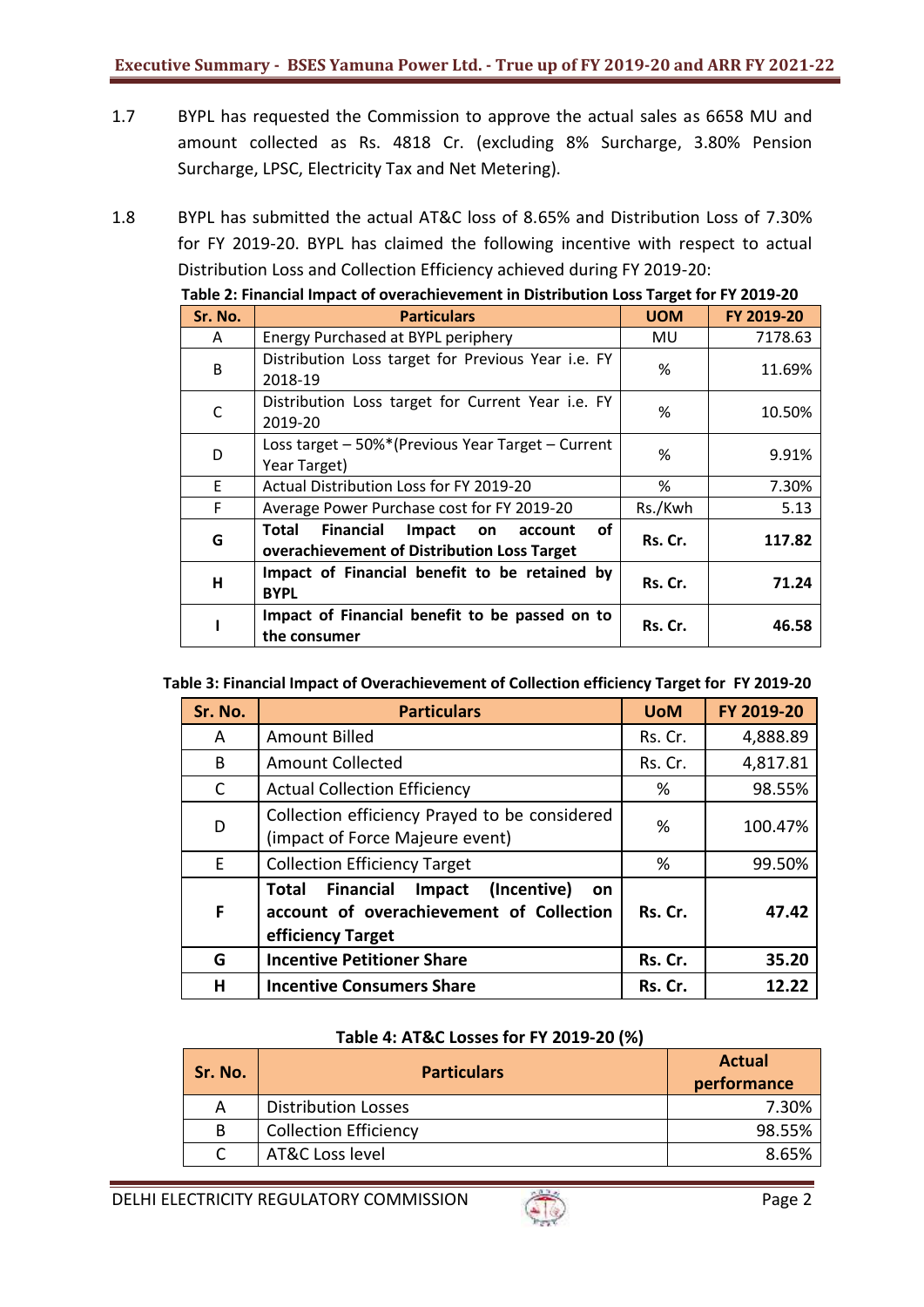- 1.9 BYPL submits that they purchases almost 70% of the power from generating companies owned and/ or fully controlled by the Central Government and State Government by virtue of Long Term Power Purchase Agreements which have been inherited from DTL (initially signed by M/s DTL) and assigned by the Commission to BYPL as per its Order dated 31/03/2007.
- 1.10 The summary of actual Power Purchase Quantum and Cost claimed during FY 2019-20 is as follows:

| <b>Particulars</b>                                  | <b>Energy</b><br>(MU) |
|-----------------------------------------------------|-----------------------|
| Power Purchase:                                     |                       |
| <b>Gross Power Purchase Quantum</b>                 | 8938                  |
| Power sold to other sources                         | 1502                  |
| <b>Net Power Purchase</b>                           | 7435                  |
| <b>Transmission Loss:</b>                           |                       |
| Total transmission loss (Inter State & Intra State) | 257                   |
| Net power available after Transmission Loss*        | 7179                  |
|                                                     | $\mathcal{L}$         |

### **Table 5: Power Purchase Quantum for FY 2019-20**

*\*Net of 'net metering'*

| Sr. No.      | <b>Particulars</b>                              | <b>Amount</b><br>(Rs. Cr.) |  |
|--------------|-------------------------------------------------|----------------------------|--|
| A            | <b>Power Purchase Cost</b>                      |                            |  |
|              | <b>Gross Power Purchase Cost</b>                | 3587.58                    |  |
| ii           | Power sold to other sources                     | 522.26                     |  |
| iii          | <b>Net Power Purchase Cost (i-ii)</b>           | 3065.32                    |  |
| B            | <b>Transmission Charges</b>                     |                            |  |
| i            | Inter-state transmission charges                | 446.62                     |  |
| ii           | Intra-state transmission charges                | 111.22                     |  |
| iii          | Other Transmission charges/OA Charges           | 66.59                      |  |
| iv           | Total Transmission charges (i+ii+iii)           | 624.43                     |  |
| $\mathbf{C}$ | <b>Rebate</b>                                   |                            |  |
|              | Power Purchase Rebate                           | 7.27                       |  |
| ii           | Rebate on Transmission Charges                  |                            |  |
| <b>iii</b>   | Total rebate (i+ii)                             | 7.27                       |  |
|              | Add: Net Metering                               | 1.77                       |  |
| D            | Add: Self Generation (BYPL Roof Top Solar)      | 0.14                       |  |
| E            | Net Power Purchase Cost including Transmission  |                            |  |
|              | charges net of rebate                           | 3684.39                    |  |
| F            | Incentive on short term Sale                    | 1.51                       |  |
| G            | <b>Total Power Purchase including incentive</b> | 3685.39                    |  |

#### **Table 6: Power Purchase Cost for FY 2019-20**

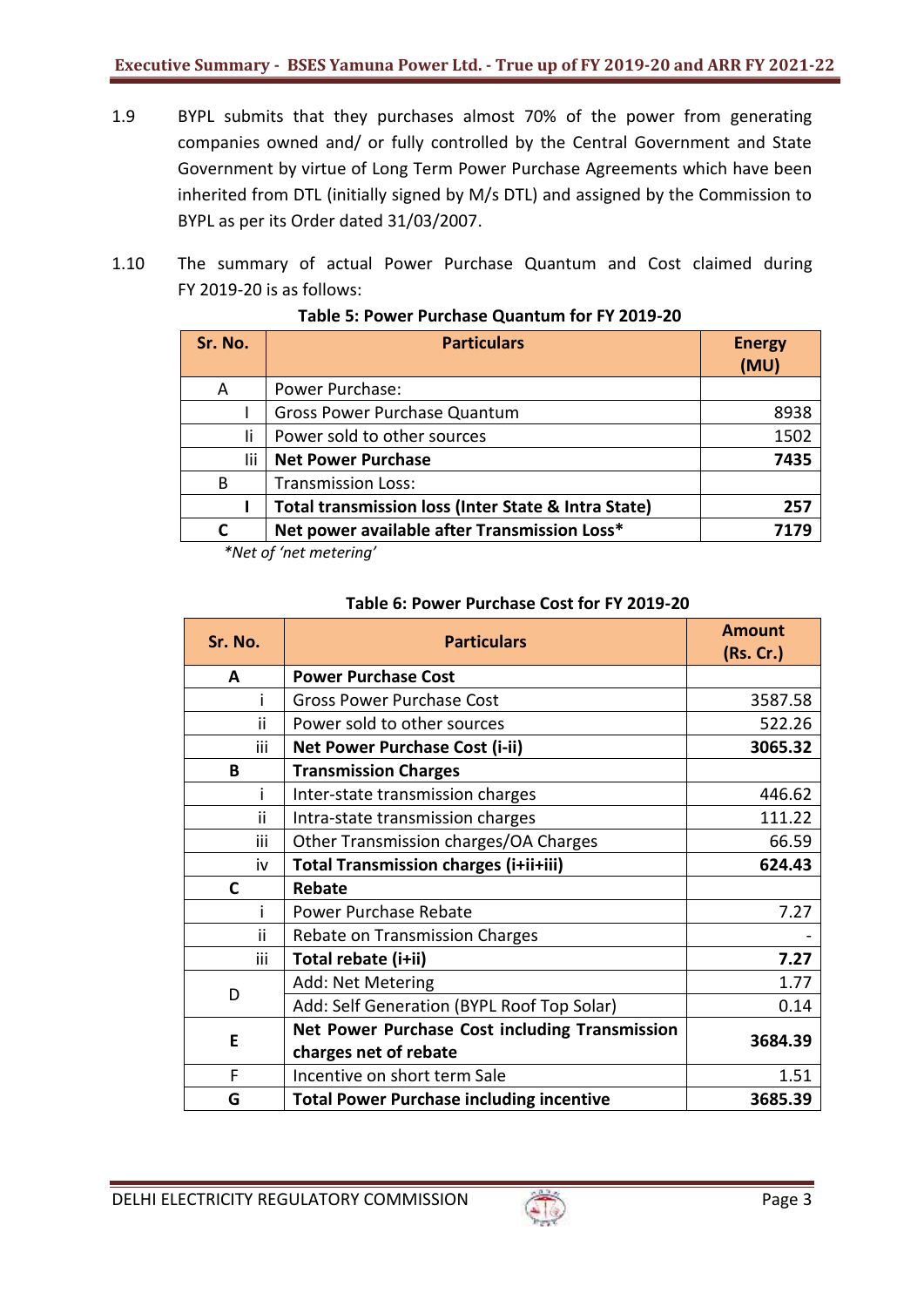1.11 The O&M expenses as considered by BYPL during FY 2019-20 are tabulated as follows:

| <b>Network</b>                | <b>UoM</b> | <b>Network</b><br><b>Capacity</b><br>as on<br>31/03/2020 | <b>Amount</b><br>(Rs. Cr.) |
|-------------------------------|------------|----------------------------------------------------------|----------------------------|
| 66 kV Line                    | ckt km     | 225                                                      | 11.1                       |
| 33 kV Line                    | ckt km     | 394                                                      | 19.4                       |
| 11kV Line                     | ckt km     | 2953                                                     | 61.2                       |
| LT Line system                | ckt km     | 5560                                                     | 514.1                      |
| 66/11 kV Grid S/s             | <b>MVA</b> | 1765                                                     | 20.6                       |
| 33/11 kV Grid S/s             | <b>MVA</b> | 2056                                                     | 24.0                       |
| 11/0.415 kV DT                | <b>MVA</b> | 3455                                                     | 88.5                       |
| <b>Total O&amp;M Expenses</b> | 738.8      |                                                          |                            |

# **Table 7: O&M expenses for FY 2019-20**

1.12 BYPL has claimed the following additional O&M expenses for FY 2019-20 summarized as follows:

| Sr. No. | <b>Particulars</b>                                                 | <b>Amount</b><br>(Rs. Cr.) |
|---------|--------------------------------------------------------------------|----------------------------|
| A       | Arrears paid on account of 7 <sup>th</sup> Pay Commission revision | 62.7                       |
| B       | Impact of Revision in Minimum Wages                                | 31.0                       |
| С       | <b>GST Charges</b>                                                 | 23.5                       |
| D       | Legal Expenses                                                     | 19.1                       |
| F       | Loss on Sale of Retired Assets                                     | 17.7                       |
| F       | <b>Property Tax</b>                                                | 1.2                        |
| G       | <b>Water Charges</b>                                               | 0.2                        |
| н       | SMS Charges & Short Code                                           | 0.5                        |
|         | <b>Ombudsman Fees</b>                                              | 0.1                        |
|         | <b>DSM Charges</b>                                                 | 0.8                        |
|         | <b>Total</b>                                                       | 156.7                      |

1.13 The average rate of Depreciation for FY 2019-20 as submitted by BYPL based on the Audited Accounts is as follows:

## **Table 9: Computation of avg. rate of Depreciation for FY 2019-20**

| Sr. No. | <b>Particulars</b>                   | <b>Amount</b><br>(Rs. Cr.) |
|---------|--------------------------------------|----------------------------|
| A       | Opening GFA as per audited accounts  | 3714.15                    |
| B       | Closing GFA as per audited accounts  | 3920.57                    |
| C       | Average of GFA                       | 3817.36                    |
| D       | Depreciation as per Audited Accounts | 193.58                     |
|         | Average depreciation rate (%)        | 5.07%                      |

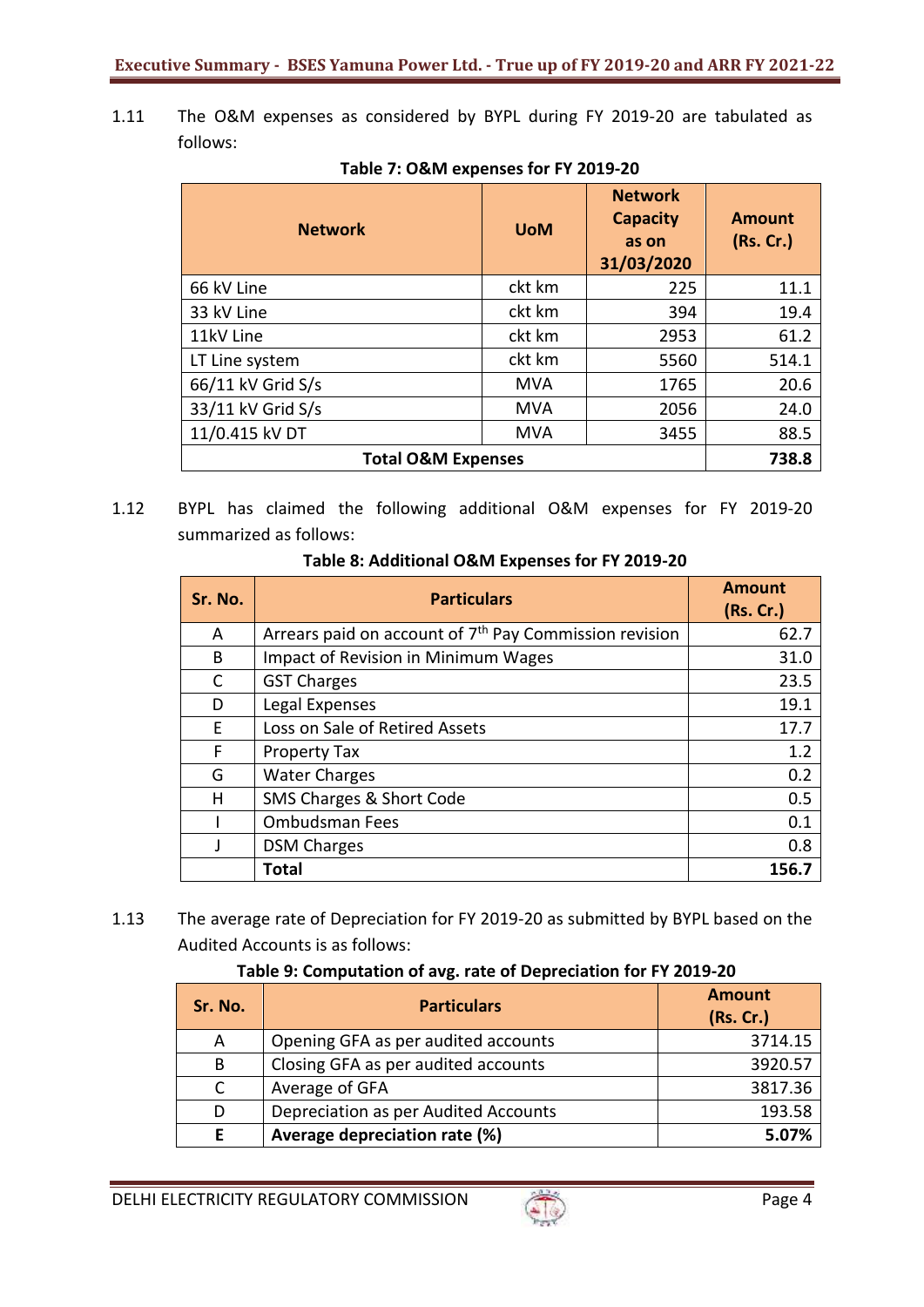| Sr. No.      | <b>Particulars</b>                                   | <b>Amount</b><br>(Rs. Cr.) |
|--------------|------------------------------------------------------|----------------------------|
| A            | Average GFA                                          | 3846.77                    |
| B            | Average Consumer Contribution and Grants             | 314.34                     |
| $\mathsf{C}$ | Average GFA net of consumer contribution &<br>Grants | 3532.42                    |
| D            | Average rate of depreciation (%)                     | 5.07%                      |
| E            | <b>Depreciation</b>                                  | 179.13                     |

**Table 10: Depreciation for FY 2019-20**

1.14 BYPL has considered the blended rate of interest of loans during 2019-20 as 13.06% and RoE at 16% (post tax) for computation of WACC as follows:

|  |  | Table 11: Weighted Average Cost of Capital (WACC) |  |  |
|--|--|---------------------------------------------------|--|--|
|--|--|---------------------------------------------------|--|--|

| Sr. No       | <b>Particulars</b>                   | <b>Amount</b><br>(Rs. Cr.) |
|--------------|--------------------------------------|----------------------------|
| A            | Average Equity                       | 1207.11                    |
| B            | Average Debt                         | 1379.22                    |
| $\mathsf{C}$ | Return on Equity                     | 16.00%                     |
| D            | Income Tax Rate (%)                  | 17.47%                     |
| E            | Grossed up Return on Equity          | 19.39%                     |
| F            | Rate of Interest                     | 13.06%                     |
| G            | Weighted average cost of Capital (%) | 16.01%                     |

# 1.15 The Return on Capital Employed (RoCE) for FY 2019-20 is thus computed as follows: **Table 12: RoCE for FY 2019-20**

| Sr. No. | <b>Particulars</b>                          | <b>Amount</b><br>(Rs. Cr.) |
|---------|---------------------------------------------|----------------------------|
| А       | Weighted Average Cost of Capital (WACC) (%) | 16.01%                     |
|         | RRB (i)                                     | 2609.62                    |
|         | <b>RoCE</b>                                 | 417.91                     |

## 1.16 BYPL has submitted the Non-tariff Income for FY 2019-20 as follows:

## **Table 13: Non-Tariff Income for FY 2019-20**

| Sr. No. | <b>Particulars</b>                  | <b>Amount</b><br>(Rs. Cr.) |
|---------|-------------------------------------|----------------------------|
| A       | <b>Other Operating Income</b>       | 69.08                      |
| B       | Other Income                        | 33.19                      |
|         | <b>Total Income as per Accounts</b> | 102.27                     |
| C       | Add: Interest on CSD                | 27.42                      |
| D       | Add: Differential in SLD            | (2.54)                     |
|         | <b>Total Other Income</b>           | 127.15                     |
|         | Less: Income from other business    |                            |

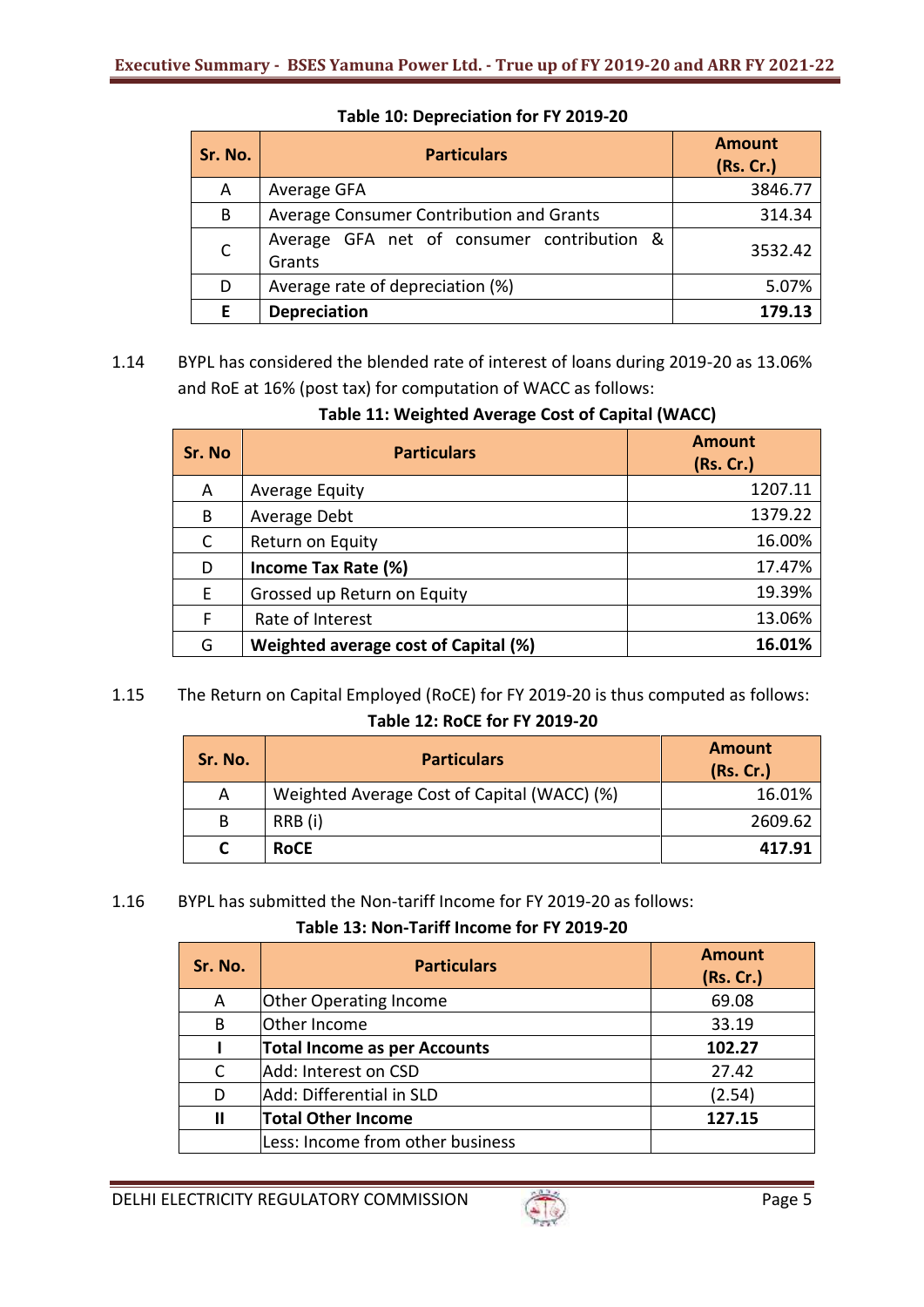| Sr. No. | <b>Particulars</b>                                             | <b>Amount</b><br>(Rs. Cr.) |
|---------|----------------------------------------------------------------|----------------------------|
| Ε       | Street Light Maintenance Charges                               | 2.61                       |
| Ш       | Net Income to be considered                                    | 124.54                     |
| F       | Less: LPSC                                                     | 16.55                      |
| G       | Less: Short term gain                                          | 9.04                       |
| H       | Less: Transfer from Consumer contribution for<br>capital works | 17.53                      |
|         | Less: Bad debts recovered                                      | 2.10                       |
|         | Less: Commission on collection of Electricity Duty             | 5.90                       |
|         | <b>Net Non-Tariff Income</b>                                   | 73.42                      |

1.17 The summary of total income received from other business and proposed to be retained by BYPL is tabulated below:

| Table 14: Other Business Income during FY 2019-20 |                                             |  |
|---------------------------------------------------|---------------------------------------------|--|
|                                                   | the company's company's company's company's |  |

| Sr. No. | <b>Particulars</b> | <b>Total</b><br>Income<br>(Rs. Cr.) | <b>Petitioner's</b><br><b>Share</b><br>(Rs. Cr.) | <b>Consumer's</b><br><b>Share</b><br>(Rs. Cr.) |
|---------|--------------------|-------------------------------------|--------------------------------------------------|------------------------------------------------|
|         | Pole Rental Income | 3.72                                | 1.49                                             | 2.23                                           |
| В       | Total              | 3.72                                | 1.49                                             | 2.23                                           |

- 1.18 In addition to the income received from Other Business, the income of Rs. 11.31 Cr. (Note 33 of the Audited Accounts) recovered as Open Access Charges during FY 2019-20 has been considered for offsetting the revenue (gap)/surplus for the year.
- 1.19 Based on the above submissions, the Aggregate Revenue Requirement for FY 2019-20 sought by BYPL for True-up is as follows:

**Table 15: Aggregate Revenue Requirement during FY 2019-20**

| Sr. No. | <b>Particulars</b>                                                        | <b>Amount</b><br>(Rs. Cr.) |
|---------|---------------------------------------------------------------------------|----------------------------|
| A       | Purchase of power including Transmission and SLDC<br>Charges & Incentives | 3684.39                    |
| B       | <b>O&amp;M Expenses</b>                                                   | 738.79                     |
| C       | <b>Additional O&amp;M Expenses</b>                                        | 156.67                     |
| D       | Depreciation                                                              | 179.13                     |
| F       | Return on Capital Employed (RoCE)                                         | 417.91                     |
| F       | Sub-Total                                                                 | 5176.88                    |
| G       | Less: Non-Tariff Income                                                   | 73.42                      |
| н       | Less: Income from other business                                          | 1.49                       |
|         | Less: Income from Open Access                                             | 11.31                      |
|         | <b>Aggregate Revenue Requirement</b>                                      | 5090.66                    |

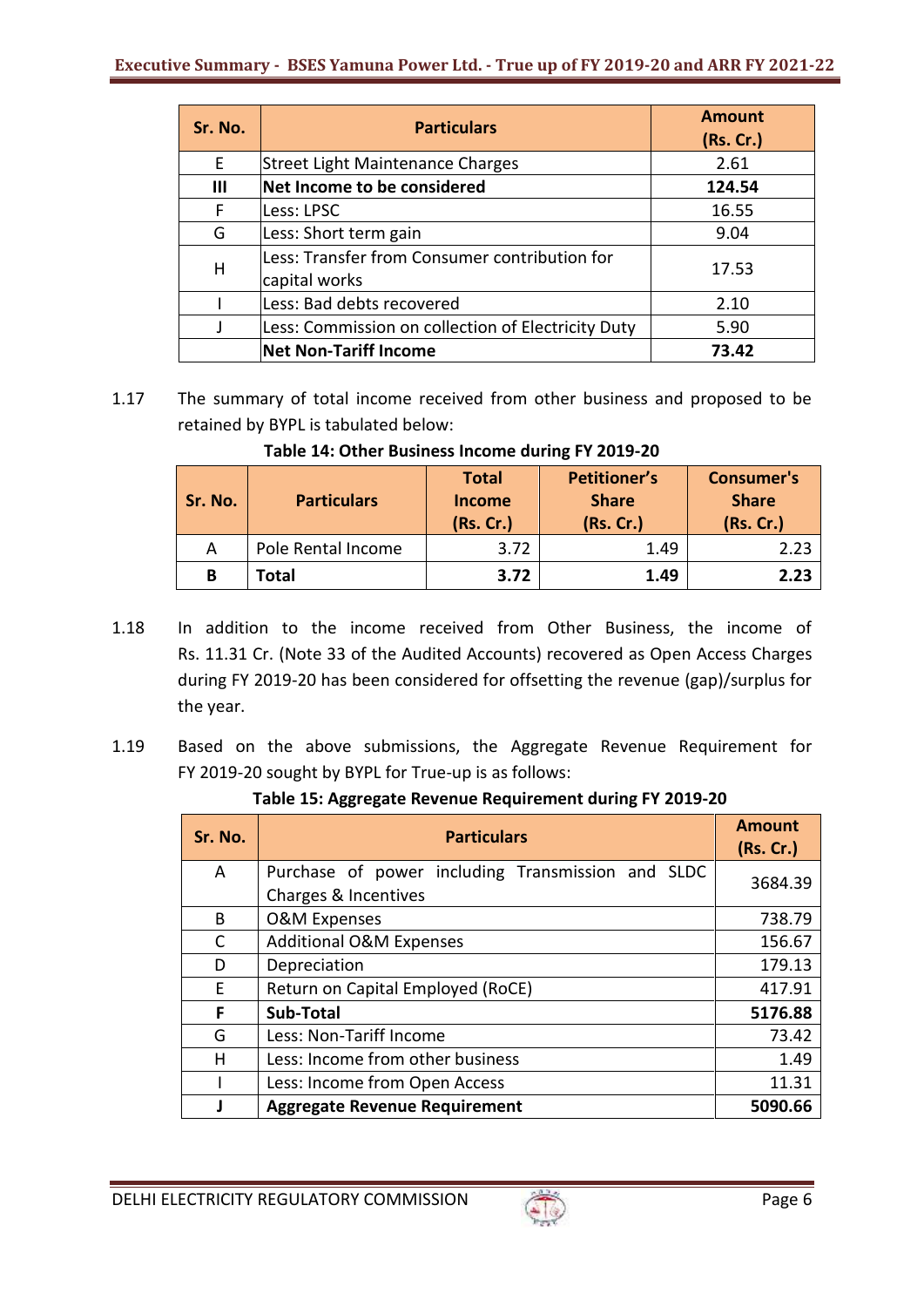1.20 BYPL has claimed the Revenue available towards ARR and Revenue gap during FY 2019-20 as follows:

| Sr. No.      | <b>Particulars</b>                                                                                    | <b>Amount</b><br>(Rs. Cr.) |
|--------------|-------------------------------------------------------------------------------------------------------|----------------------------|
| A            | <b>Total Revenue Collected</b>                                                                        | 4817.81                    |
| В            | Less: Amount to be retained by BYPL on account of<br>overachievement of Distribution Loss Targets     | 71.28                      |
| $\mathsf{C}$ | Less: Amount to be retained by BYPL on account of<br>Overachievement of Collection Efficiency Targets | 35.20                      |
| D            | Less: Incentive on Sale of Surplus power                                                              | 1.51                       |
| E            | Less: Carrying Cost                                                                                   | 228.00                     |
| F            | <b>Revenue available towards ARR</b>                                                                  | 4481.83                    |

#### **Table 16: Revenue for FY 2019-20**

# **Table 17: Revenue (Gap) for FY 2019-20**

| Sr. No. | <b>Particulars</b>                  | Amount<br>(Rs. Cr.) |
|---------|-------------------------------------|---------------------|
| A       | Aggregate Revenue Requirement (ARR) | 5090.66             |
| B       | Revenue available towards ARR       | 4481.83             |
|         | <b>Revenue (Gap)/Surplus</b>        | (608.83)            |

# **TRUING‐UP OF PAST PERIOD UP TO FY 2019‐20**

1.21 BYPL's claims pertaining to true‐up of expenses with respect to earlier periods are as follows:

| Sr. No.                                | <b>Particulars</b>                                         | <b>Principal</b> | <b>Carrying</b><br><b>Cost</b> | <b>Total</b> |  |  |  |
|----------------------------------------|------------------------------------------------------------|------------------|--------------------------------|--------------|--|--|--|
| A                                      | Review Petition No. 31 of 2018                             | 265              | 636                            | 901          |  |  |  |
| B                                      | Review Petition No. 64 of 2019                             | 358              | 804                            | 1162         |  |  |  |
| C                                      | Review Petition in respect of TO dated<br>28/08/2020       | 64               | 9                              | 73           |  |  |  |
|                                        | Total $(A+B+C)$                                            | 687              | 1449                           | 2136         |  |  |  |
| Total Impact on account of past claims |                                                            |                  |                                |              |  |  |  |
| Sr.                                    | <b>Particulars</b>                                         | <b>Principle</b> | <b>Interest</b>                | <b>Total</b> |  |  |  |
| No.                                    |                                                            |                  |                                |              |  |  |  |
| 1                                      | Impact of APTEL Judgements yet to be<br>implemented        | 3743             | 5357                           | 9100         |  |  |  |
| $\overline{2}$                         | Impact of issues pending in<br>review/before DERC          | 686              | 1449                           | 2135         |  |  |  |
| 3                                      | Impact of issues pending in Appeal<br>before Hon'ble APTEL | 2135             | 3183                           | 5318         |  |  |  |
|                                        | Total                                                      | 6564             | 9989                           | 16553        |  |  |  |

#### **Table 18: Summary of Past claims (Rs. Cr.)**

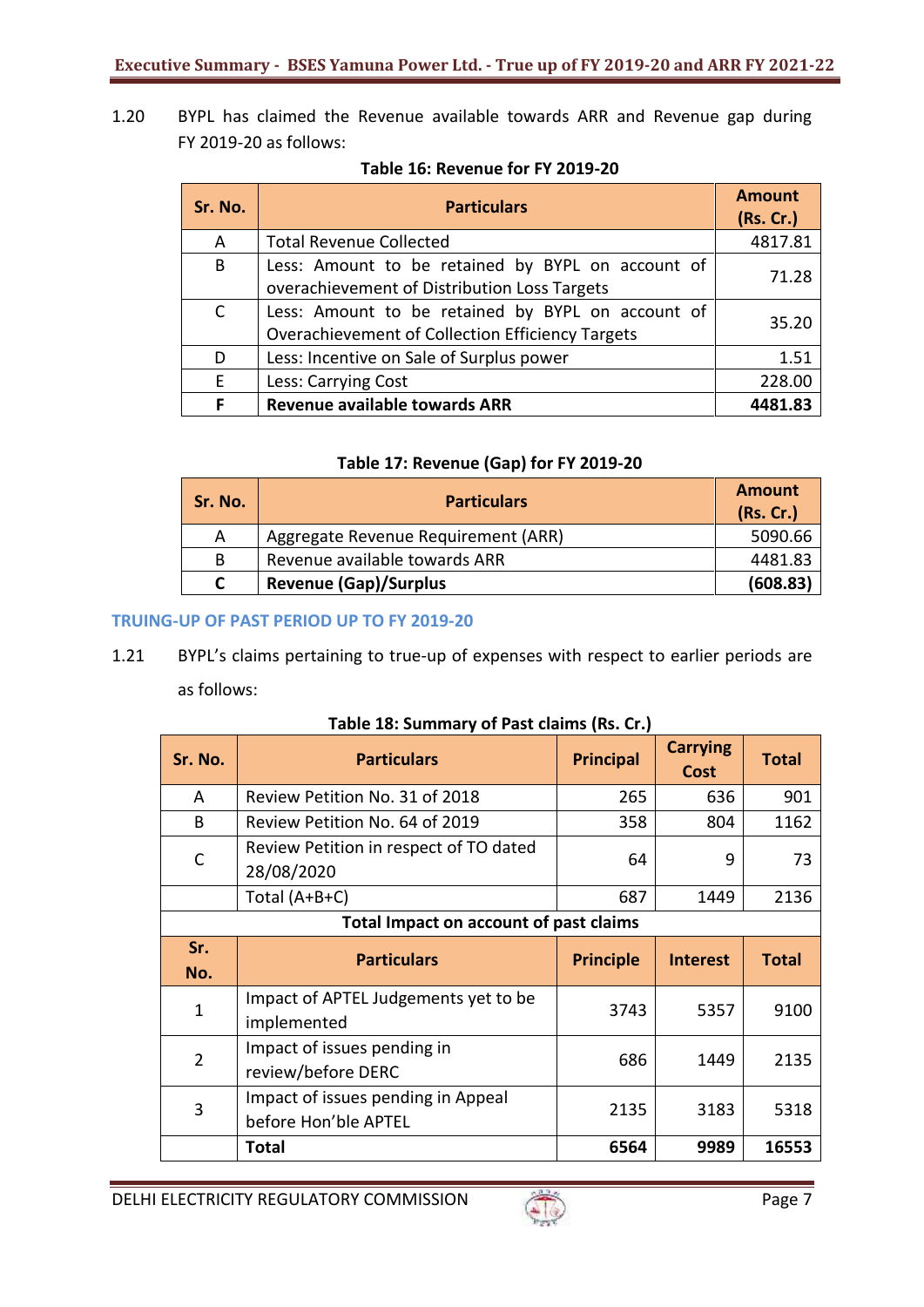## **C. ARR AND TARIFF FOR FY 2021-22**

# 1.22 BRPL has projected the Energy Sales and Revenue for FY 2021-22 as follows:

**Table 19: Estimated Energy Sales for FY 2021-22**

| Sr.<br>No. | <b>Category</b>                             | <b>Actual</b><br><b>Sales</b><br>during FY<br>2019-20 | <b>Growth</b><br>rate<br>conside<br>red | <b>CAGR/Growth</b><br>Rate | <b>Projected</b><br><b>Sales FY</b><br>2021-22 | Drop in<br>consumpti<br>on due to<br>COVID-19 | <b>Estimated</b><br><b>Sales for FY</b><br>2021-22<br>considering<br>the drop in<br>consumption<br>due to COVID-<br>19 |
|------------|---------------------------------------------|-------------------------------------------------------|-----------------------------------------|----------------------------|------------------------------------------------|-----------------------------------------------|------------------------------------------------------------------------------------------------------------------------|
|            |                                             | <b>MU</b>                                             | %                                       |                            | <b>MU</b>                                      | <b>MU</b>                                     | <b>MU</b>                                                                                                              |
| 1.         | Domestic                                    | 4057                                                  |                                         |                            | 4221                                           |                                               | 4203                                                                                                                   |
| 2.         | Non-<br>Domestic                            | 1737                                                  |                                         |                            | 1669                                           |                                               | 1415                                                                                                                   |
| 3.         | Industrial                                  | 373                                                   |                                         |                            | 373                                            |                                               | 355                                                                                                                    |
| 4.         | Agriculture<br>&<br>Mushroom<br>Cultivation | $\mathbf 0$                                           | 0.00%                                   | <b>NIL</b>                 | $\mathbf 0$                                    |                                               | $\mathbf 0$                                                                                                            |
| 5.         | Public<br><b>Utilities</b>                  | 392                                                   |                                         |                            | 361                                            |                                               | 286                                                                                                                    |
| 6.         | Advertiseme<br>nts and<br>Hoardings         | $\mathbf 0$                                           | 0.00%                                   | <b>NIL</b>                 | $\mathbf 0$                                    |                                               | $\mathbf 0$                                                                                                            |
| 7.         | Temporary<br>Supply                         | 52                                                    | 0.00%                                   | <b>NIL</b>                 | 52                                             |                                               | 52                                                                                                                     |
| 8.         | E-Vehicle                                   | 16                                                    | 10.00%                                  | assumed                    | 18                                             |                                               | 18                                                                                                                     |
| 9.         | Self<br>Consumptio<br>n                     | 13                                                    |                                         | 0.25% of sales             | 17                                             |                                               | 16                                                                                                                     |
| 10.        | Enforcemen<br>t                             | 13                                                    | 0.00%                                   | <b>NIL</b>                 | 13                                             |                                               | 13                                                                                                                     |
| 11.        | Others                                      | $\overline{3}$                                        | 0.00%                                   | <b>NIL</b>                 | 3                                              |                                               | $\overline{3}$                                                                                                         |
|            | <b>Grand Total</b>                          | 6658                                                  |                                         |                            | 6727                                           |                                               | 6362                                                                                                                   |

# **Table 20: Revenue estimated during FY 2021-22 (Rs. Cr.)**

| Sr. No. | <b>Category</b>         | <b>Fixed</b><br>charges | <b>Energy</b><br><b>Charges</b> | <b>Other</b><br><b>Charges</b> | <b>Total Revenue</b><br><b>Billed</b> |
|---------|-------------------------|-------------------------|---------------------------------|--------------------------------|---------------------------------------|
| A       | Domestic                | 189                     | 1,704                           | $-2$                           | 1,891                                 |
| B       | Non Domestic            | 467                     | 1,213                           | -6                             | 1,673                                 |
| C       | Industrial              | 63                      | 288                             | $-2$                           | 349                                   |
| D       | Agriculture             | 0                       | 0                               | -                              |                                       |
| F       | <b>Public Utilities</b> | 55                      | 198                             | -4                             | 249                                   |
|         | Temporary               | 8                       | 44                              | -                              | 53                                    |

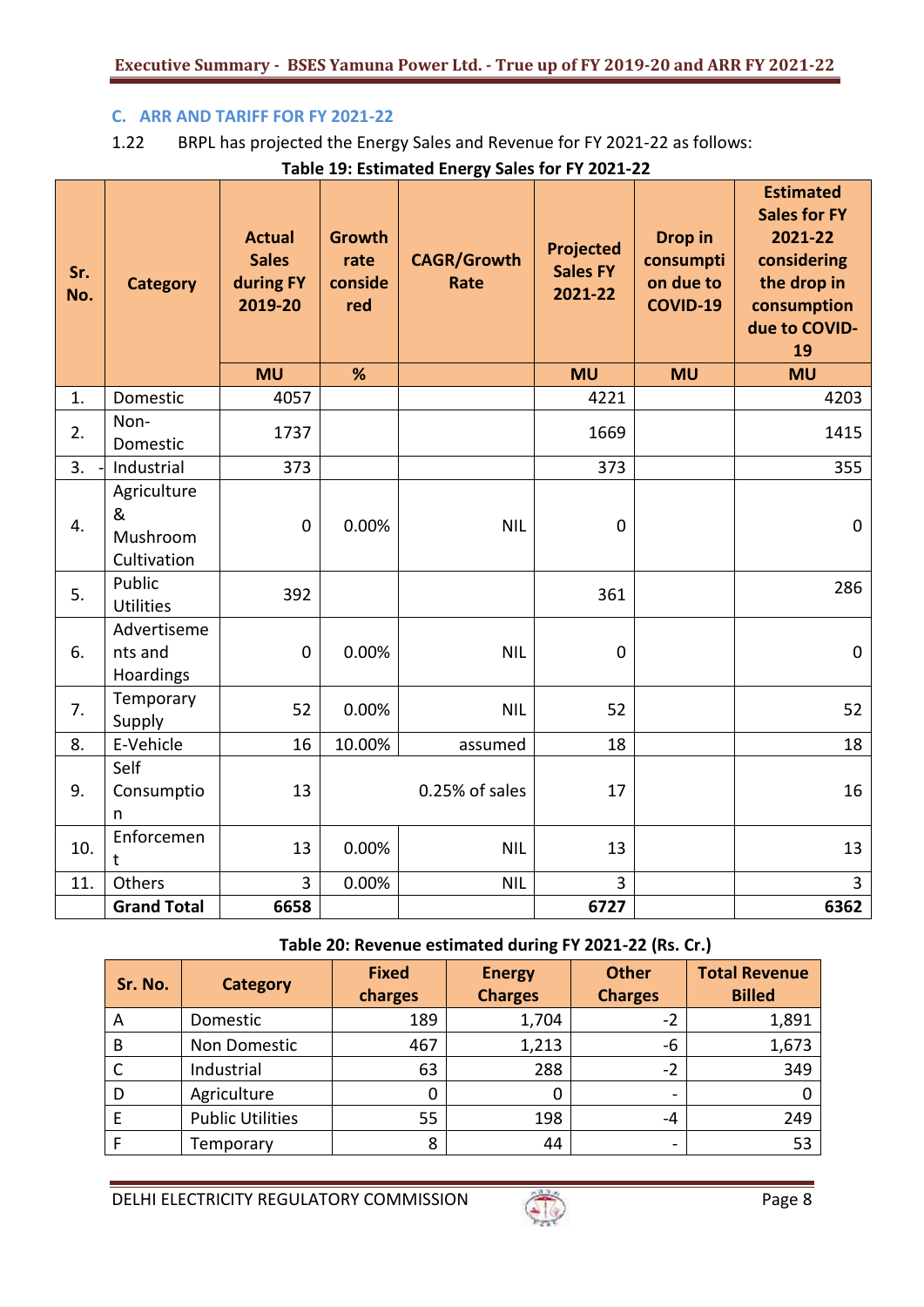| Sr. No.                   | <b>Category</b>  | <b>Fixed</b><br>charges      | <b>Energy</b><br><b>Charges</b> | <b>Other</b><br><b>Charges</b> | <b>Total Revenue</b><br><b>Billed</b> |
|---------------------------|------------------|------------------------------|---------------------------------|--------------------------------|---------------------------------------|
|                           | Supply           |                              |                                 |                                |                                       |
|                           | Advertisement &  |                              |                                 |                                |                                       |
| G                         | Hoardings        | 0                            |                                 |                                |                                       |
| н                         | E Vehicle        | $\overline{\phantom{a}}$     | 8                               |                                | 8                                     |
|                           | Self consumption |                              |                                 |                                |                                       |
|                           | Enforcement      | $\overline{\phantom{a}}$     | 18                              | -                              | 18                                    |
| К                         | Others           | $\qquad \qquad \blacksquare$ |                                 |                                |                                       |
| <b>Total</b>              |                  | 782                          | 3,474                           | $-14$                          | 4,243                                 |
| Total Collection @ 99.50% |                  |                              |                                 |                                | 4,222                                 |

 *Note: Impact of TOD included in Energy Charge.*

1.23 BYPL has considered the Distribution Loss @ 9.00% and Collection Efficiency @ 99.50% for FY 2021-22.

**Table 21: Distribution Loss and Collection Efficiency Targets for FY 2021-22**

| Sr. No. | <b>Particulars</b>           | %      |
|---------|------------------------------|--------|
|         | <b>Distribution Loss</b>     |        |
|         | <b>Collection Efficiency</b> | -99.5C |

1.24 Based on the sales projected for FY 2021-22 and Distribution loss as specified for FY 2021-22 in *DERC Business Plan Regulations, 2019*, the energy requirement has been estimated by BYPL as follows:

| Table 22: Energy Requirement for FY 2021-22 |  |
|---------------------------------------------|--|
|                                             |  |

| Sr. No. | <b>Particulars</b>        | Unit | <b>Quantity</b> |
|---------|---------------------------|------|-----------------|
| A       | Energy sales              | MU   | 6362            |
| B       | <b>Distribution Loss</b>  | %    | 8.75%           |
| C       | <b>Energy Requirement</b> | MU   | 6972            |
| D       | <b>Distribution Loss</b>  | MU   | 610             |

1.25 The Quantum and Power Purchase costs from various sources including from short term sources have been summarized as follows:

# **Table 23: Quantum and Net Power Purchase Cost for FY 2021-22**

| Sr. No. | <b>Source</b>                                          | <b>Quantity</b> | <b>Amount</b> | <b>Average Cost</b> |
|---------|--------------------------------------------------------|-----------------|---------------|---------------------|
|         |                                                        | (MU)            | (Rs. Cr.)     | (Rs./kWh)           |
| A       | Power Purchase from CSGS                               | 7656            | 2825          | 3.69                |
| B       | Inter-State Loss & Charges                             | 206             | 510           |                     |
| C       | Cost towards REC                                       |                 | 19            |                     |
| D       | <b>Power Available at Delhi</b><br><b>Periphery</b>    | 7450            | 3354          | 4.50                |
| E.      | Power Purchase from SGS*                               | 658             | 387           | 5.89                |
| F       | Intra-State Losses & Charges<br>including SLDC Charges | 74              | 257           |                     |

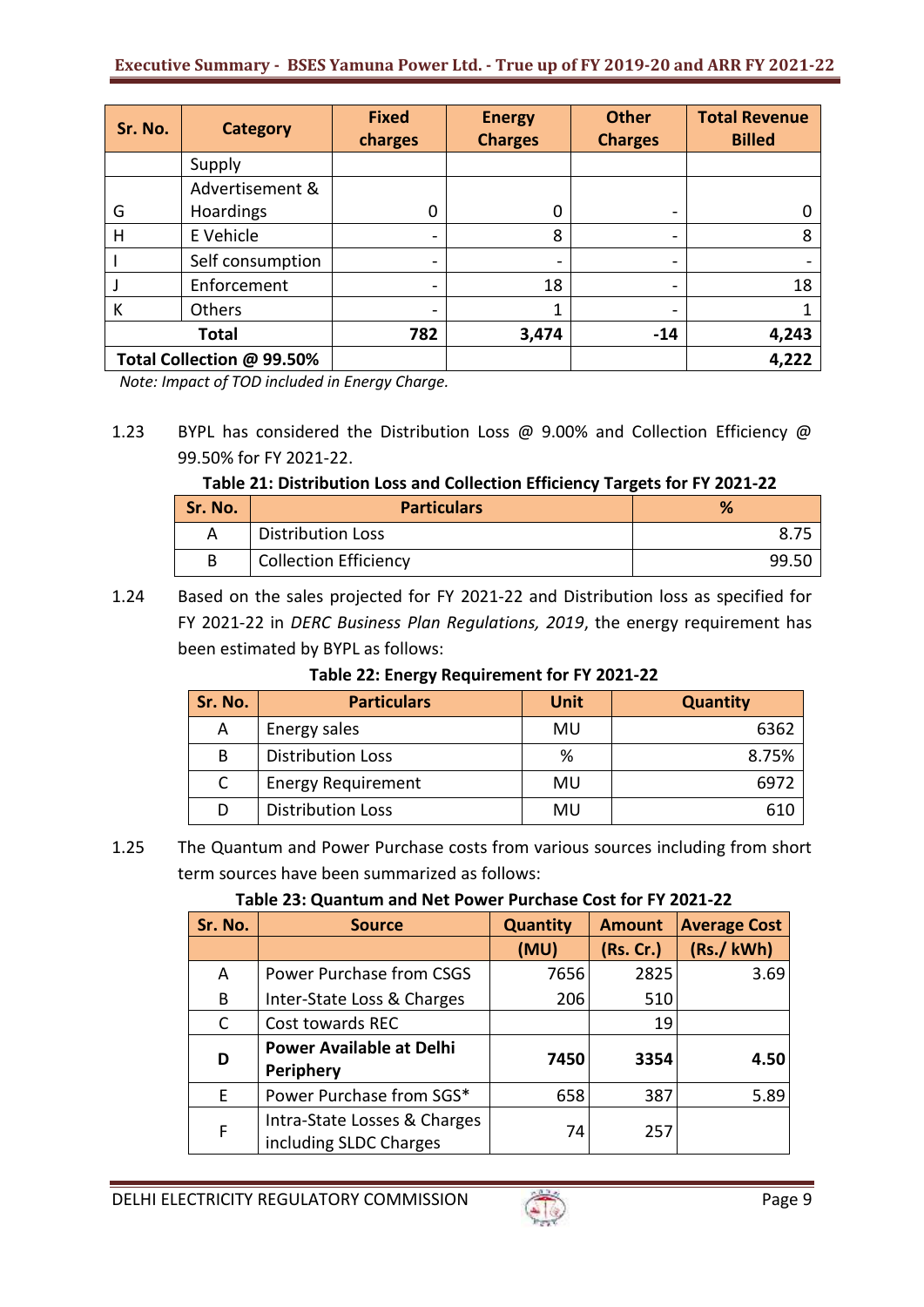| Sr. No. | <b>Source</b>                                     | <b>Quantity</b> | <b>Amount</b> | <b>Average Cost</b> |
|---------|---------------------------------------------------|-----------------|---------------|---------------------|
|         |                                                   | (MU)            | (Rs. Cr.)     | (Rs./kWh)           |
| G       | Shortfall to be met at<br><b>DISCOM Periphery</b> | 310             | 109           | 3.50                |
| H       | Total Power available to<br><b>DISCOM</b>         | 8344            | 4106          | 4.92                |
|         | Sales                                             | 6362            |               |                     |
| J       | <b>Distribution Loss</b>                          | 610             |               |                     |
| К       | Less: Normative rebate                            |                 | 63            |                     |
| L       | <b>Required power for the</b><br><b>DISCOM</b>    | 6972            | 3721          | 5.34                |
| M       | <b>Total Sale of Surplus Power</b>                | 1372            | 322           | 2.35                |

*\* includes SGS & State Renewable etc.*

# 1.26 BYPL has computed the normative O&M expenses for FY 2021-22 as follows:

| Sr. No. | <b>Assets/lines</b> | Avg.<br><b>Capacity for</b><br>FY 2021-22 | <b>Units</b> | <b>Rates</b> | <b>Amount</b><br>(Rs. Cr.) |
|---------|---------------------|-------------------------------------------|--------------|--------------|----------------------------|
| A       | 66 kV lines         | 254                                       | Rs. Lakh/    | 5.043        | 13                         |
| B       | 33 kV lines         | 448                                       | Ckt. Km      |              | 23                         |
| C       | 11 kV lines         | 3036                                      | Rs. Lakh/    | 2.114        | 64                         |
|         |                     |                                           | Ckt. Km      |              |                            |
| D       |                     | 5729                                      | Rs. Lakh/    | 9.524        | 546                        |
|         | LT lines system     |                                           | Ckt. Km      |              |                            |
| E       | 66/11 kV grid sub-  | 1878                                      | Rs. Lakh/    | 1.201        | 23                         |
|         | station             |                                           | MVA          |              |                            |
| F       | 33/11 kV grid sub-  | 2230                                      | Rs. Lakh/    | 1.201        | 27                         |
|         | station             |                                           | <b>MVA</b>   |              |                            |
| G       | 11/0.415 kV DT      | 3620                                      | Rs. Lakh/    | 2.631        | 95                         |
|         |                     |                                           | MVA          |              |                            |
|         | <b>Total</b>        |                                           |              |              | 790                        |

| Table 24: O&M Expenses during FY 2021-22 |
|------------------------------------------|
|------------------------------------------|

1.27 In terms of Regulation 11(9) of the *DERC Tariff Regulations, 2017*, BYPL has submitted the additional O&M expenses estimated during FY 2021-22 as Rs. 265 Cr.

| <b>Particulars</b>                                  | <b>Amount</b><br>(Rs. Cr.) |
|-----------------------------------------------------|----------------------------|
| Additional Impact of 7 <sup>th</sup> Pay Commission |                            |
| Legal Expenses                                      | 21                         |
| Expenses for raising loan                           | 10                         |
| Loss on sale of retired assets                      | 19                         |
| O&M Expenses beyond the control of BYPL             | 765.                       |

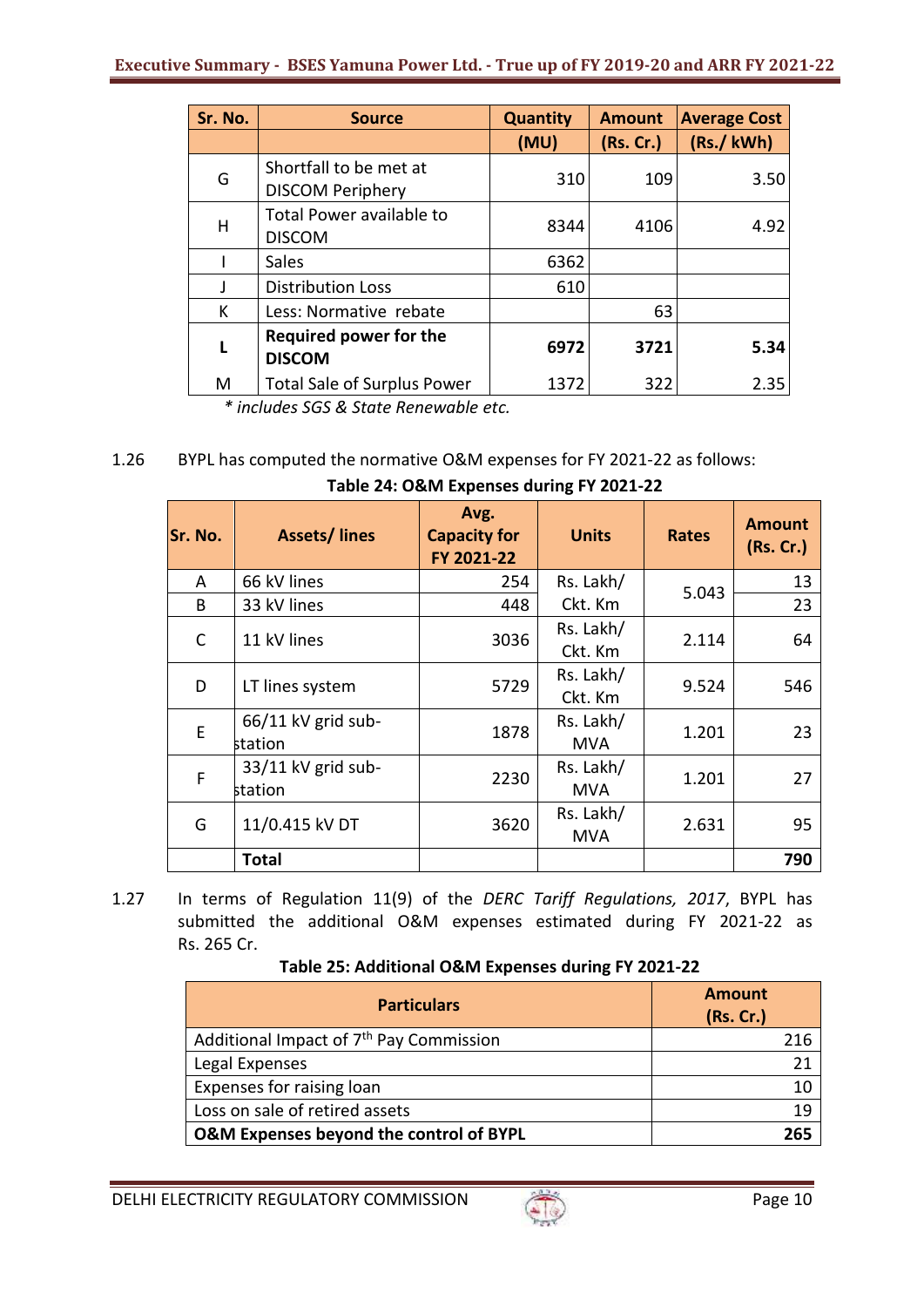- 1.28 The Petitioner has considered the gross capitalisation of Rs. 430 Cr. (including consumer contribution for deposit works) during FY 2020-21 as approved by the Commission in the *DERC Business Plan Regulations, 2019*.
- 1.29 BYPL has computed the depreciation as follows:

# **Table 26: Computation of rate of Depreciation for FY 2021-22**

| Sr. No.      | <b>Particulars</b>                                 | <b>Amount</b><br>(Rs Cr.) |
|--------------|----------------------------------------------------|---------------------------|
| A            | Opening GFA for FY 2019-20 as per Audited Accounts | 3714.2                    |
| B            | Closing GFA for FY 2019-20 as per Audited Accounts | 3920.6                    |
| $\mathsf{C}$ | Average GFA as per Books of Accounts               | 3817.4                    |
| D            | Depreciation as per Audited Accounts               | 193.6                     |
| F            | Average rate of depreciation (%)                   | 5.07%                     |

1.30 The depreciation for FY 2021-22 is calculated as follows:

| Table 27: Depreciation for FY 2021-22                                                                                                                                                                                                |  |
|--------------------------------------------------------------------------------------------------------------------------------------------------------------------------------------------------------------------------------------|--|
| <b>Dental Contract Contract Contract Contract Contract Contract Contract Contract Contract Contract Contract Contract Contract Contract Contract Contract Contract Contract Contract Contract Contract Contract Contract Contrac</b> |  |

| Sr. No. | <b>Particulars</b>                              | <b>Amount</b><br>(Rs. Cr.) |
|---------|-------------------------------------------------|----------------------------|
|         |                                                 |                            |
| A       | Opening GFA for FY 2020-21                      | 3950                       |
| B       | Addition during FY 2020-21                      | 408                        |
| С       | Opening GFA for FY 2021-22                      | 4358                       |
| E.      | Additions during the year                       | 430                        |
| F       | Closing GFA for FY 21-22                        | 4788                       |
| G       | Average GFA                                     | 4573                       |
| н       | Less: Average Consumer Contribution             | 383                        |
|         | Average GFA net of CC                           | 4190                       |
| J       | Average rate of depreciation (%)                | 5.07%                      |
| К       | Depreciation for FY 2021-22                     | 212                        |
| L       | Opening Accumulated Depreciation for FY 2021-22 | 1702                       |
| M       | Closing Accumulated Depreciation for FY 2021-22 | 1914                       |

1.31 BYPL has computed RoCE for FY 2021-22 as follows:

## **Table 28: RoCE for FY 2021-22**

| Sr. No. | <b>Particulars</b> | <b>Submission</b> |
|---------|--------------------|-------------------|
| А       | <b>WACC</b>        | 15.54%            |
| B       | RRB (i) (Rs. Cr.)  | -2932             |
|         | RoCE (Rs. Cr.)     | 455               |

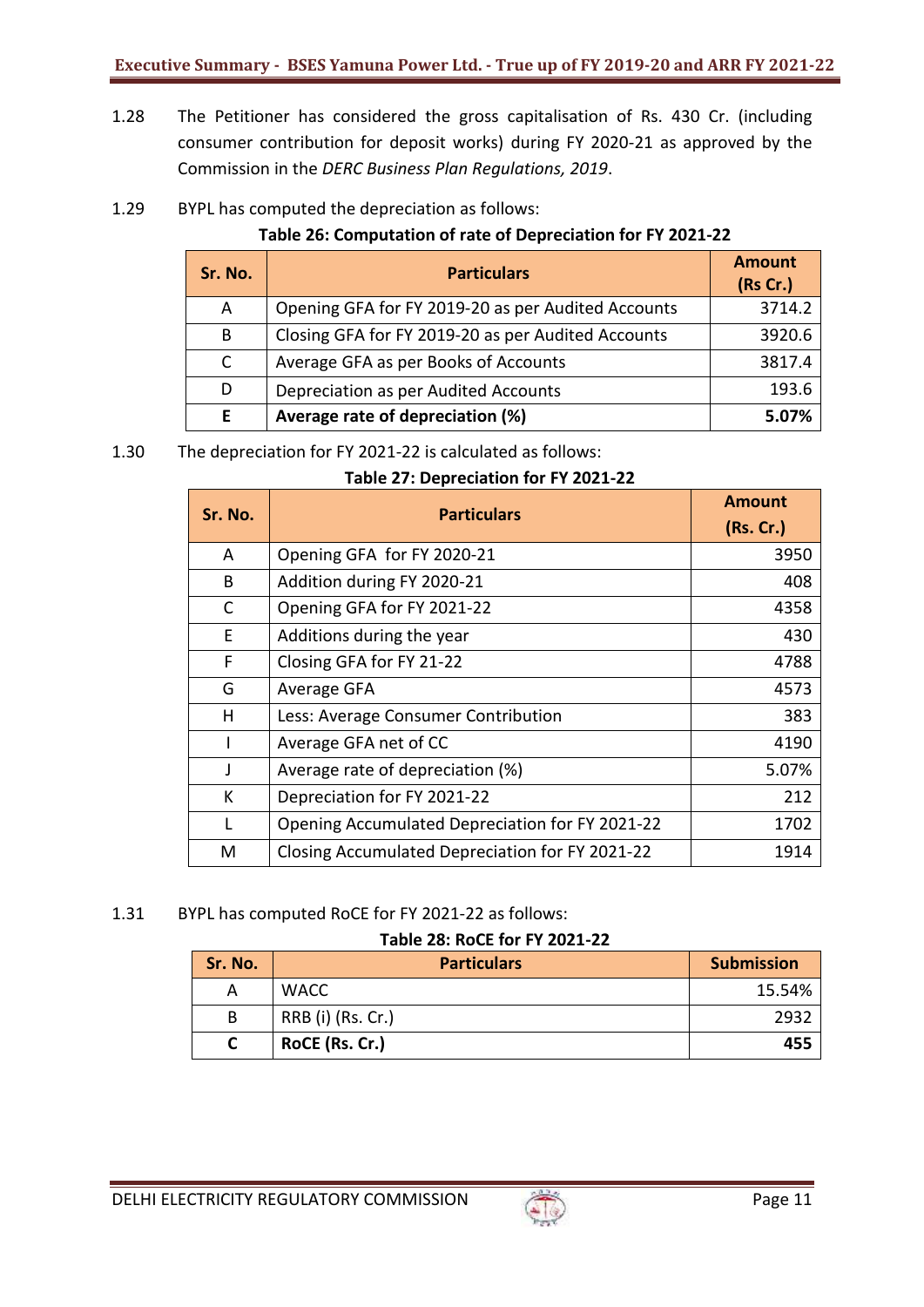- 1.32 BYPL has considered the Non-Tariff Income during FY 2021-22 as Rs. 73 Cr.
- 1.33 The Aggregate Revenue Requirement during FY 2021-22 is tabulated as follows:

**Table 29: Aggregate Revenue Requirement for FY 2021-22 (Rs. Cr.)**

| Sr. No. | <b>Particulars</b>                                         | <b>Amount</b> |
|---------|------------------------------------------------------------|---------------|
| A       | Power Purchase Cost including Transmission Charges         | 3721          |
| B       | <b>O&amp;M Expenses</b>                                    | 790           |
| C       | <b>Additional O&amp;M Expenses</b>                         | 265           |
| D       | Depreciation                                               | 212           |
| F       | Return on Capital Employed (RoCE)                          | 455           |
| F       | Less: Non-Tariff income                                    | 73            |
| G       | Aggregate Revenue Requirement excl. Carrying Cost on<br>RA | 5370          |

<sup>1.34</sup> The Revenue (Gap)/Surplus for FY 2021-22 at existing tariff is as follows:

# **Table 30: Revenue (Gap)/ Surplus at Existing Tariff for FY 2021-22 (Rs. Cr.)**

| Sr. No. | <b>Particulars</b>                         | <b>Amount</b> |
|---------|--------------------------------------------|---------------|
| А       | Aggregate Revenue requirement for the year | -5376         |
| B       | Revenue available for the year             |               |
|         | Revenue (Gap)/ Surplus for the year        | (1148)        |

# 1.35 BYPL has submitted the Regulatory Assets till FY 2019-20 as follows:

## **Table 31: Regulatory Assets till FY 2019-20 (Rs. Cr.)**

| Sr. No.        | <b>Particulars</b>                                                                                                  | FY 2019-20 |
|----------------|---------------------------------------------------------------------------------------------------------------------|------------|
| A              | <b>RA Creation</b>                                                                                                  |            |
| 1              | Opening RA for FY 2019-20                                                                                           | 2,292      |
| $\overline{2}$ | Revenue Gap during FY 2019-20                                                                                       | 609        |
| 3              | Rate of carrying cost                                                                                               | 14%        |
| 4              | Carrying cost accrued during the year                                                                               | 364        |
| 5              | Amortisation through 8% surcharge                                                                                   | 377        |
| 6              | Amortisation of carrying cost                                                                                       | 228        |
| 8              | Closing RA for FY 2019-20 on stand-alone basis                                                                      | 2,660      |
| 9              | Add:                                                                                                                |            |
| A              | Impact of APTEL Judgements and review petitions<br>(including carrying cost upto FY 20)                             | 11,236     |
| 10             | Total closing RA for FY 2019-20                                                                                     | 13,895     |
| B              | Add: Impact of pending Appeals before ATE if upheld in<br>favour of Petitioner (including carrying cost upto FY 20) | 5,318      |
| 11             | Grand Total closing RA for FY 2019-20                                                                               | 19,213     |